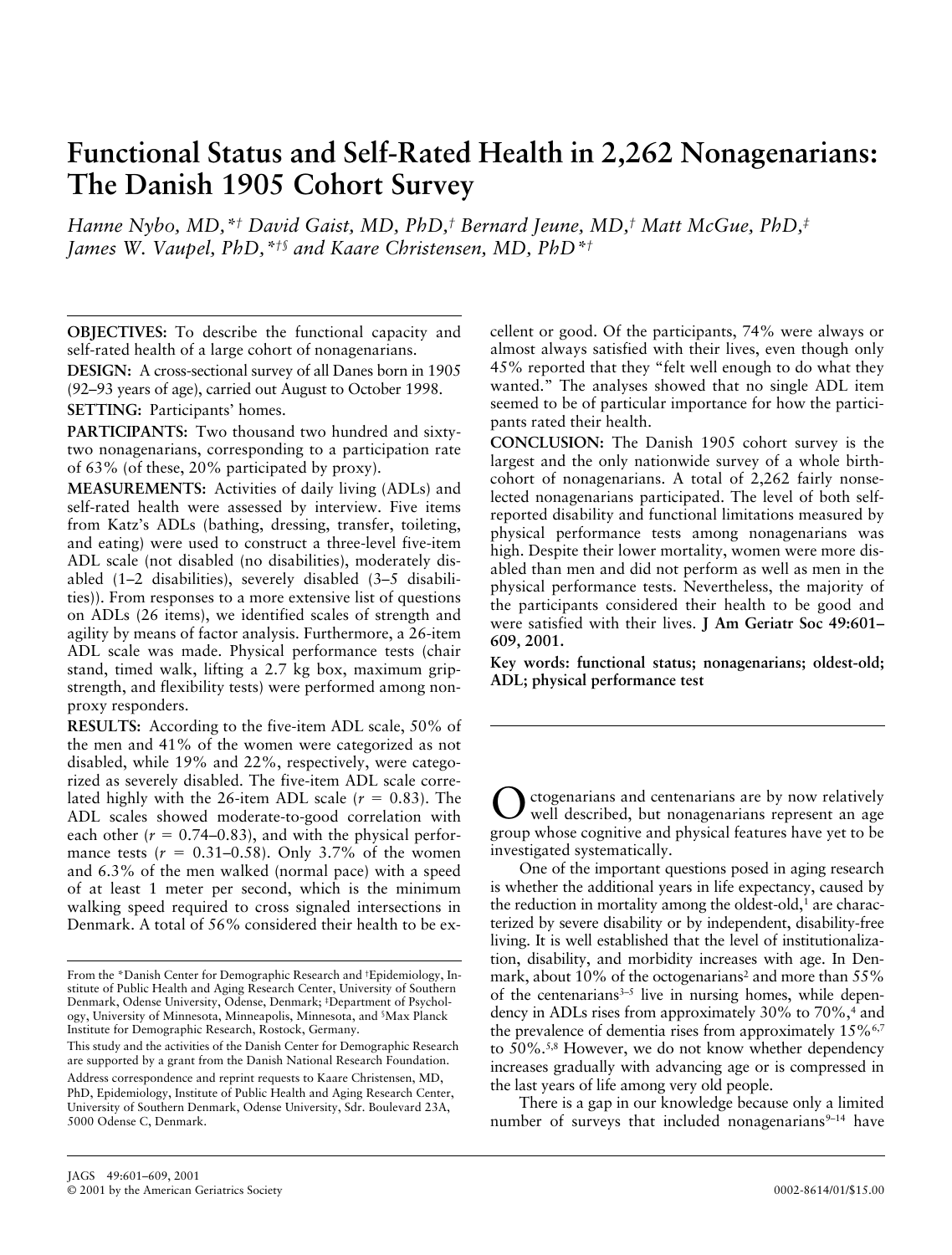been conducted and sample sizes for this age group have generally been small. We therefore conducted The Danish 1905 Cohort Survey, which was intended to bridge the gap between the surveys of the younger old and the centenarian studies. This survey was a nationwide survey of all Danes born in 1905 and included 2,226 nonagenarians. The overall goal of the survey was to establish a genetic epidemiological database on a large cohort of nonagenarians to elucidate the aging process in the very old, with special focus on physical and cognitive functioning. The large number of participants, of whom approximately 5% are expected to live to be 100 years old, will provide sufficient power to allow detailed future studies of predictive factors for disability, morbidity, and mortality among nonagenarians.

The objective of this paper is to describe the functional capabilities and health of nonagenarians by using three different sets of measurements: self-reported measures of activities of daily living (ADL), objective tests of physical performance, and self-rated health. Furthermore, we compare results on these measures to investigate whether the association between self-perceived and performance-based measures of physical function, which is shown in surveys of younger old people,  $15-19$  can also be found among the very old. Finally, the association between selfrated health and ADL function is examined.

### **METHODS**

# **Study Population**

The survey has previously been described in detail.20 In brief, the study includes all Danes born in 1905 and living in Denmark. No exclusion criteria were used. The cohort members were traced through the Danish Civil Registration System, which covers all inhabitants in Denmark through their unique personal identification number. Members of the 1905 cohort received a letter explaining the study and asking permission for an interviewer to come to their residence to conduct a health-related interview and test their mental and physical functioning. They were also asked to give a sample of cells from which deoxyribonucleic acid could be extracted. If the person was unable to participate because of physical or mental impairment, a proxy was encouraged to participate in the interview instead of or with the nonagenarian. Pretesting of the participants was not feasible. The decision of whether to use a proxy was made by the interviewer and the family and caregivers at the initial contact to obtain consent to participate in the interview. The reasons for using a proxy were: dementia (57%), severe sensory deficits (14%), unwillingness to participate personally (14%), and illnesses (14%). Proxies were most frequently children (70%), followed by other relatives (12%), caregivers (9%), spouses (6%), and others (3%). The interviewer contacted the nonagenarians by personal contact or by telephone within 14 days after they received the letter to obtain consent to participate in the survey. The nonagenarians were considered nonparticipants if they did not wish to participate in person or by proxy, or if at least three attempts to contact them, at different times, were unsuccessful. The regional Scientific Ethical Committees of Denmark approved the survey (19980073 PMC).

A total of 3,600 persons born in 1905 (age 92–93 at the time of the survey) were alive at the beginning of the survey and, of these, 2,262 (62.8%) participated, 1,814 (80.2%) in person and 448 (19.8%) by a proxy. We compared participants and nonparticipants by using population-based registry information and found that the participants represented a fairly nonselected group of the 1905 cohort (described in detail in Nybo et al.20).

# **Data Collection and Methods**

Following a pilot study comprising 200 persons, 93 interviewers from the Danish National Institute of Social Research carried out the survey during a 3-month period in 1998 (August–October).

The questionnaire included questions on socioeconomic factors, self-rated health, diseases diagnosed by a physician, symptoms of pulmonary and heart diseases, incontinence, pain, fall incidents, fractures, use of medicine, sensory deficits, depression,<sup>21</sup> ADLs, life-style habits, family history, and social life. The questionnaire, with minor changes, has previously been used in The Longitudinal Survey of Aging Danish Twins (LSADT).21–24

ADLs were assessed by an expansion of a comprehensive, well-validated Danish ADL-scale (Avlund's PADL),<sup>24,25</sup> covering both basic ADLs and more demanding tasks, (e.g., walking outside for half an hour in bad weather). The scale refers to the ability on the day of the interview. To enhance discrimination between participants, questions about tiredness due to the activities were asked. Furthermore, we added questions on bathing and feeding from Katz's ADL index<sup>26</sup> and questions about functional limitations from the Nagi-scheme<sup>27</sup> (run 100 meters, carry 5 kg, chew hard food, walk 400 meters, and walk up the stairs to the second floor).

Five items covering Katz's ADL index—bathing, dressing, toileting, transfer, and feeding (continence was not included, in accordance with the recommendations in the literature28)—were used to construct a three-level five-item ADL scale. "Not disabled" was defined as independent in all items, "moderately disabled" as dependent in one or two items, and "severely disabled" as dependent in three or more items. These cutoff scores defined three sizeable groups, which ranged from a group capable of performing the most basic activities independently to a group that was dependent in the majority of the five basic activities.

All ADL items previously used in LSADT were included in the present survey. All items were rated 1 to 4, with the response options being:  $1 =$  cannot do,  $2 =$  can do with aid or major difficulties,  $3 = \text{can}$  do with fatigue or minor difficulties,  $4 = \text{can do without fatigue. A factor}$ analysis based on LSADT revealed that the 26 ADL items used reflected two subscales. The first factor gave the greatest weight to items related to the ability to walk, go upstairs, and carry weights and was interpreted to reflect a dimension of strength and endurance (strength scale, 11 items). The second factor gave the greatest weight to items focused on ability to dress and wash oneself and get in and out of bed and was interpreted to reflect a dimension of agility (agility scale, 11 items). Finally a 26-item ADL scale comprising all items was constructed. (For further details see Christensen et al. 2000.<sup>24</sup>) These three scales, which we named "functional ability scales" are used in the present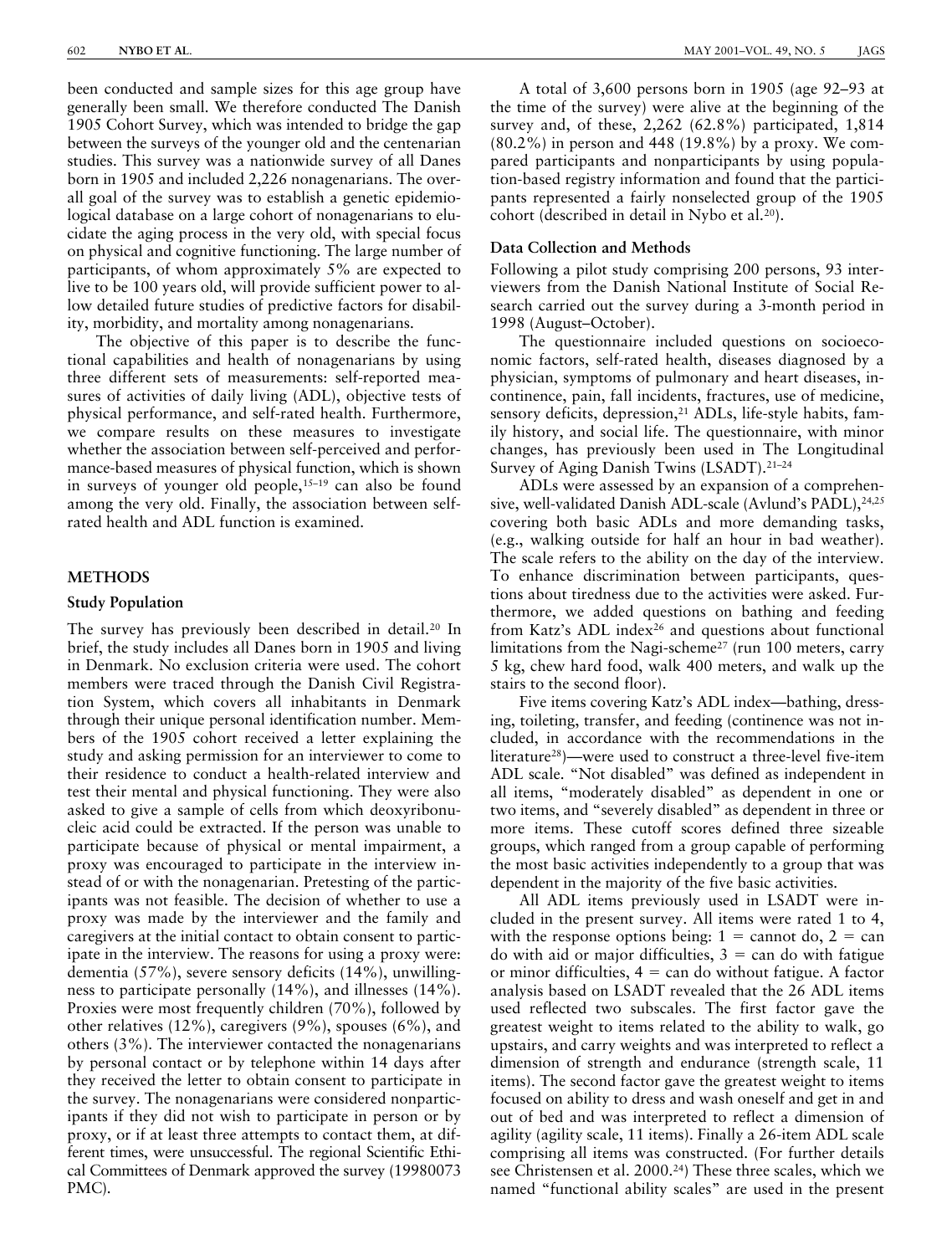paper because almost identical factor loadings were found when applying these scales to the data from the 1905 cohort, suggesting that the dimensions are also very reliable in a large sample of very old persons.

Taking into account the age and expected functional capacity of the study population, we composed tests of physical performance. The intention was to cover performance domains important to physical functional independence (e.g., flexibility and strength in upper and lower body). Included were: ability to bring hands to neck, loin, and toes of the opposite foot (flexibility tests); single chair stand with or without the use of arms and ability to lift a box weighing 2.7 kg above the head (strength tests) (for scoring see Table 1); and timed walk over a distance of 3 meters (normal pace). Two trials were completed and the fastest one was used for the analyses. The subject was allowed to use a walking aid, if necessary. These tests were, with minor changes, performed according to the protocol from the Women's Health and Aging Study.29 Handgrip was tested using a handheld dynamometer (SMEDLEY'S dynamometer TTM), for three performances with the strongest hand.

# **RESULTS**

The basic characteristics of the cohort are shown in Table 2. For all ADL items, the frequencies of persons who "can do without fatigue," "can do with fatigue or minor

| Table 1. Scoring of the Physical Performance Tests                |                |
|-------------------------------------------------------------------|----------------|
| <b>Physical Performance Tests</b>                                 | Score          |
| Strength tests composed of the sum of the following two<br>tests* |                |
| Upper extremity strength-lift 2.7 kg box over the<br>head         |                |
| Able to lift over head                                            | 3              |
| Able to lift to eye level                                         | $\overline{c}$ |
| Able to lift a few centimeters                                    | $\overline{1}$ |
| Unable                                                            | 0              |
| Lower extremity strength—chair stand                              |                |
| Able to stand without use of arms                                 | 2              |
| Able to stand with use of arms                                    | 1              |
| Unable to stand                                                   | 0              |
| Flexibility tests composed of the sum of the following            |                |
| three tests <sup>†</sup>                                          |                |
| External shoulder rotation-arms to neck                           |                |
| Able to complete fully                                            | 2              |
| Able to complete partially                                        | 1              |
| Unable to complete                                                | 0              |
| Internal shoulder rotation-arms to loin                           |                |
| Able to complete fully                                            | 2              |
| Able to complete partially                                        | $\overline{1}$ |
| Unable to complete                                                | 0              |
| Hip flexion—hands to opposite big toe or ankle or<br>knee         |                |
| Able to reach opposite big toe                                    | 2              |
| Able to reach opposite ankle                                      | 1              |
| Able to reach opposite knee                                       | 0              |

*Note:* Right and left arms scored separately.

\*Minimum score  $= 0$ , maximum score  $= 5$ .

 $M$ imimum score = 0, maximum score = 12.

difficulties," "can do with aid or major difficulties," or "cannot do," respectively, are shown in Table 3. Furthermore, mean scores for the items and for the three functional ability scales (strength, agility, and 26-item ADL scale) are shown. Men from the 1905 cohort managed, on average, all ADL activities better than women and scored higher than women on the functional ability scales (analysis of variance (ANOVA)  $P < .001$ ). Activities on the strength scale represented the most difficult tasks. On this scale, the participants were, on average, categorized as "can do with aids or major difficulties" (mean score men = 2.08, women  $= 1.73$ ) and on the agility scale, on average, as "can perform the activity with fatigue or minor difficulties" (mean score men = 2.99, women = 2.63).

According to the five-item ADL scale, 50.1% of the men and 40.7% of the women were classified as not disabled (Table 4). Proportionately fewer men were dependent in each ADL item. In all items except feeding and going to the toilet the difference was highly significant (chisquare test,  $P < .001$ ). Among proxies, there were no sex differences in the ADL pattern. The task in which most of the respondents were dependent was bathing (women  $=$  $52\%$ , men = 46%), followed by dressing, toileting, transfer, and feeding.

In Table 5, the physical performance test results are shown along with the five-item ADL scale. There is a substantial decline in mean test performance with increasing level of disability, along with an increasing proportion of persons who were unable to complete the tests. We used a one-way ANOVA to test whether there was a significant difference between means (e.g., between the not disabled and severely disabled) for the four tests of physical performance. Because the one-way ANOVA tests were highly significant  $(P < .001)$  "multiple comparisons" were performed to test whether there were also significant differences between all three disability levels in the five-item scale and the tests. We found that there were significant differences in means along all three disability levels for handgrip measurements, flexibility tests, and strength tests. For walking speed we found no significant difference between the severely disabled and the two other groups (Dunnet C-test,  $P > .05$ ). The trend was linear for handgrip and walking speed, while there was a nonlinear relationship for the flexibility and strength tests (Table 5). Men performed better than women in all tests (chi-square test,  $P < .001$ ) except in the flexibility tests (chi-square test,  $P = .15$ ).

The walking speed ranged from 0.06 meters per second to 1.5 meters per second, and for both sexes the severely disabled walked approximately half as fast as the not disabled. A total of 3.7% of the women and 6.3% of the men had a normal walking speed of at least 1 meter per second, which is the minimum walking speed required for crossing signaled intersections in Denmark. A walking aid was used by 45% of the participants who completed the test. Walking was the most demanding test, with 406 (22.5%) of the nonagenarians unable to complete the test, either because they could not walk at all ( $n = 199$ ), or for other reasons (illness, sensory deficits, the participant or the interviewer felt it was not secure). Fewer than 7% of the subjects were unable to attempt/complete the remaining tests.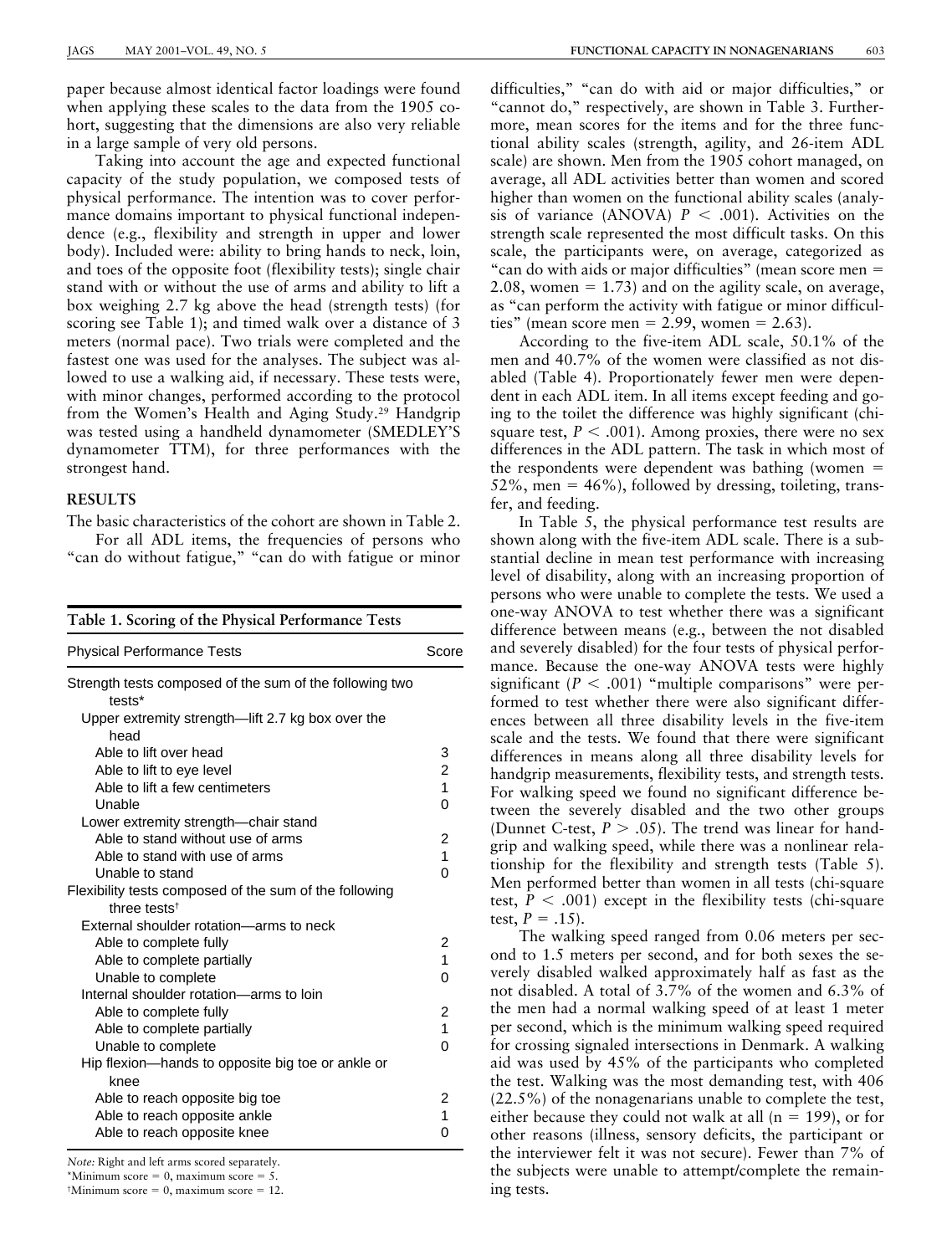|                                | Men         | Women         | Total         |
|--------------------------------|-------------|---------------|---------------|
|                                | $n = 584$   | $n = 1,678$   | $n = 2,262$   |
| Interview type                 |             |               |               |
| In person                      | 494 (84.6%) | 1,320 (78.7%) | 1,814 (80.2%) |
| By proxy                       | 90 (15.4%)  | 358 (21.3%)   | 448 (19.8%)   |
| Type of residency              |             |               |               |
| House/apartment                | 339 (58.0%) | 846 (50.4%)   | 1,185 (52.4%) |
| Sheltered housing/nursing home | 245 (42.0%) | 832 (49.6%)   | 1,077 (47.6%) |
| <b>Marital status</b>          |             |               |               |
| Married                        | 171 (29.3%) | 56 (3.3%)     | 227 (10.0%)   |
| Widow/widower                  | 372 (63.7%) | 1,365 (81.3%) | 1,737 (76.8%) |
| <b>Divorced</b>                | $12(2.1\%)$ | 67 (4.0%)     | 79 (3.5%)     |
| Single                         | 29 (5.0%)   | 190 (11.3%)   | 219 (9.7%)    |
| Education                      |             |               |               |
| $<$ 7 years                    | 136 (23.3%) | 373 (22.2%)   | 509 (22.5%)   |
| 7-8 years                      | 330 (56.5%) | 999 (59.5%)   | 1,329 (58.8%) |
| 9-10 years                     | 67 (11.5%)  | 214 (12.8%)   | 281 (12.4%)   |
| $11+$ years                    | 39 (6.7%)   | 45 (2.7%)     | 84 (3.7%)     |
| <b>Unknown</b>                 | $12(2.1\%)$ | 47 (2.8%)     | 59 (2.6%)     |

**Table 2. Type of Interview and Demographic Characteristics of Subjects in the Danish 1905 Cohort Survey Conducted in 1998**

Correlation analyses of the relation between the fiveitem ADL scale and the physical performance tests showed that the correlation between the five-item ADL scale and the objective measures of physical function ranged between 0.31 and 0.58 (handgrip  $r = 0.31$ , walking speed  $r =$ 0.39, flexibility tests  $r = 0.47$ , and strength tests  $r =$ 0.58). By using the 26-item ADL scale instead of the fiveitem ADL scale, the correlations increased to a range of 0.46 to 0.68 (handgrip  $r = 0.46$ , walking speed  $r = 0.63$ , flexibility tests  $r = 0.57$ , and strength tests  $r = 0.68$ ).

There is a significant difference (chi-square test,  $P \leq$ .001) between the disability group's rating of health, life satisfaction, and ability to do what they want (Table 6), but even among the severely disabled, a large proportion of the respondents stated that their health was "excellent or good" (men =  $39.0\%$ , women =  $36.0\%$ ), and in this group 52.5% of the men and 55.0% of the women were "always or mostly" satisfied with their lives, even though only 20.3% and 14.0%, respectively, reported that they "felt well enough to do what they wanted." Men who reported their health as poor/very poor were almost equally distributed in the three disability groups (not disabled 30%, moderately disabled 36%, and severely disabled 34%), while, among women, the largest proportion could be categorized as "moderately disabled" (not disabled 21%, moderately disabled 54%, and severely disabled 25%).

To determine whether any specific ADL items were important for how the participants rated their health, we calculated mean scores for the ADL items, dividing participants into three groups according to their self-rated health (excellent/good, acceptable, and poor/very poor). The analyses showed that no single ADL item seemed to be of particular importance for how the participants rated their health. For the majority of items, there was a decline in mean score of approximately 0.8 to 1 between persons who rated their health as excellent/good and persons who rated their health as poor/very poor. However, the difference in mean score was very small (0.12 to 0.25), both for the items that were the most difficult to perform (perform hard exercise, walk outside in good or bad weather for half an hour, and run 100 meters) and for items that were very easy to perform (eat and comb one's hair). The highest differences in mean score were found for the ability to walk 400 meters (1.38) and the ability to climb the stairs to the second floor (1.22).

## **DISCUSSION**

The level of disability and functional limitations were high among the nonagenarians. More than half (49.9% of the men and 60.3% of the women) were disabled in at least one of the most basic activities covering Katz's ADLs. Considering the higher mortality rates for male nonagenarians, it is striking that men on average manage the ADL items and the tasks in the physical performance test battery much better than women do. Only 3.7% of the women and 6.3% of the men walked (normal pace) with a speed of at least 1 meter per second. Despite this, most of the participants in general considered their health to be good and were satisfied with their lives. No single ADL item seemed to be of particular importance for the rating of health.

In the present survey, disability was among others measured with a modified Katz's ADL scale. In general, we found the proportion of not disabled subjects to be lower (50.1% of the men and 40.7% of the women were not disabled) than have other surveys including nonagenarians that used Katz's ADL scale. This may be due in part to the small sample sizes and exclusion of, for example, demented persons and persons living in nursing homes in the comparable surveys. In the established populations for epidemiologic studies of the elderly (EPESE) surveys, where only noninstitutionalized persons were included,<sup>30</sup> the percentage of not disabled persons varied between the study centers from 46% to 63% for men and from 43% to 63% for women. In the Leiden survey, with 105 participants age 85 and older (mean age 89),<sup>31</sup> 60% were found not disabled. In this sample, only 5% lived in nursing homes,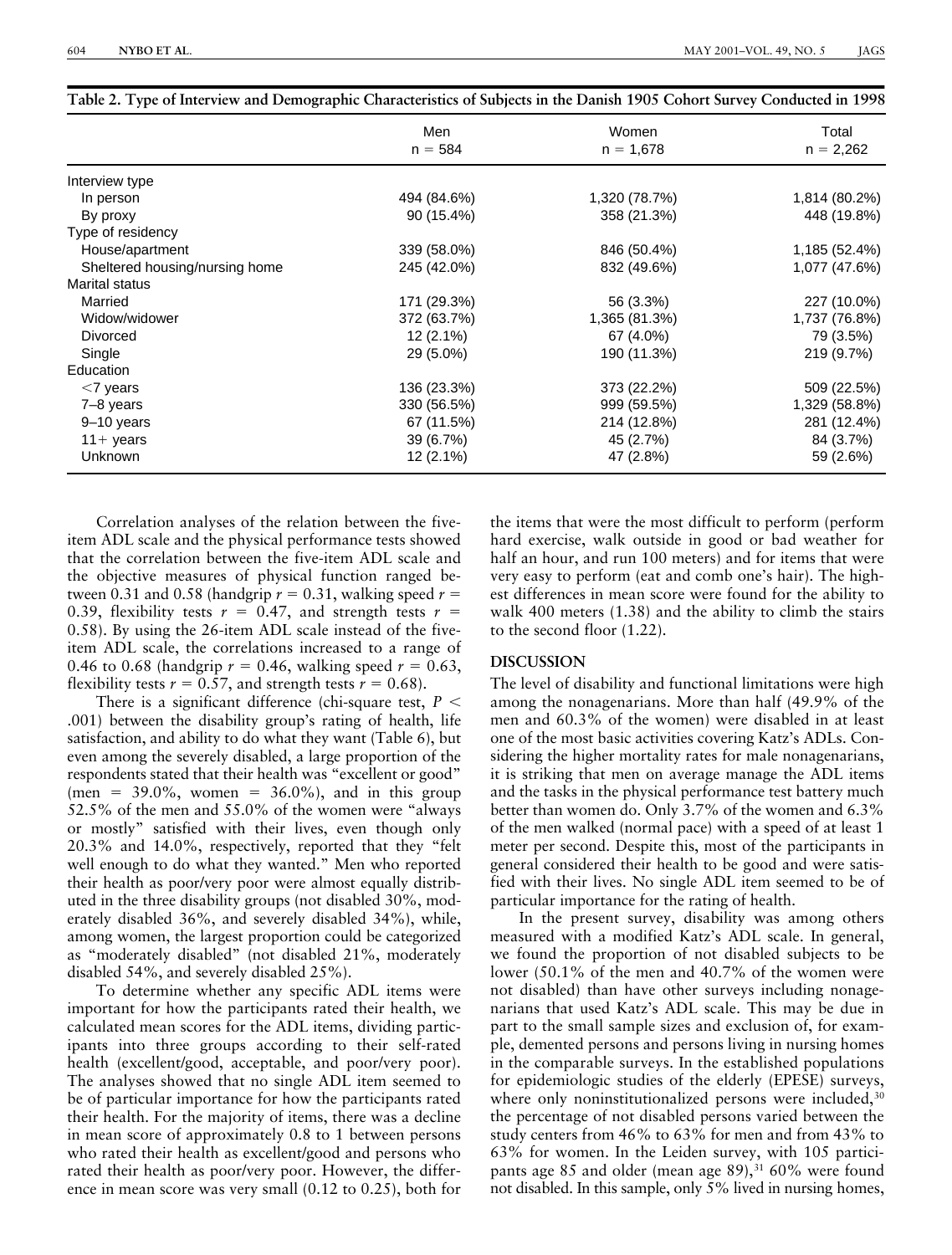| Can Do<br>Without<br>Fatigue<br>Strength scale                       |                                       |                  |                                                                       |        |               |                   |                                                                                                                                                                                                                                                                                                                         |                                 |                         |                            |
|----------------------------------------------------------------------|---------------------------------------|------------------|-----------------------------------------------------------------------|--------|---------------|-------------------|-------------------------------------------------------------------------------------------------------------------------------------------------------------------------------------------------------------------------------------------------------------------------------------------------------------------------|---------------------------------|-------------------------|----------------------------|
|                                                                      | Difficulty or<br>with Minor<br>Can Do |                  | or Major<br>with Aid*<br>Can Do                                       | Cannot | Mean<br>Score | Can Do<br>Without | Difficulty or<br>with Minor<br>Can Do                                                                                                                                                                                                                                                                                   | with Aid*<br>or Major<br>Can Do | Cannot                  | Mean                       |
|                                                                      | Fatigue %<br>৯                        |                  | Difficulty %                                                          | Do %   |               | Fatigue %         | Fatigue %                                                                                                                                                                                                                                                                                                               | Difficulty %                    | Do %                    | Score                      |
|                                                                      |                                       |                  |                                                                       |        |               |                   |                                                                                                                                                                                                                                                                                                                         |                                 |                         |                            |
| 50.6<br>1. Walk around in the house <sup>t</sup>                     | 7.9                                   |                  | 29.8 (1.7)                                                            | 117    | 2.97          | 36.3              | 8.7                                                                                                                                                                                                                                                                                                                     | 40.9 (2.3)                      | 14.1                    | 2.77                       |
| 35.5<br>2. Walk up and down stairs one floor <sup>#</sup>            |                                       | 8.7              |                                                                       | 32.6   | 2.62          |                   | 20.2                                                                                                                                                                                                                                                                                                                    | $10.3$<br>$20.0$                | 44.9                    | 2.25                       |
| 25.0<br>3. Walk up the stairs to the 2nd floor                       |                                       |                  | 20.7 (5.8)                                                            | 38.5   | 2.27          | 24.6<br>16.7      |                                                                                                                                                                                                                                                                                                                         |                                 | 52.0                    | 1.93                       |
| 33.8<br>4. Able to get outdoorst                                     | 23.8<br>24.8<br>24.9                  |                  | 38.6 (5.7)                                                            | 20.2   | 2.55          | 20.7              |                                                                                                                                                                                                                                                                                                                         | 41.8(11.4)                      | 31.7                    | 2.15                       |
| 38.7<br>5. Able to walk 400 meters without resting <sup>‡</sup>      | 14.7                                  | 4.7              |                                                                       | 42.0   | 2.50          | $23.8$<br>18.3    |                                                                                                                                                                                                                                                                                                                         | 5.0                             |                         | 2.06                       |
| 31.8<br>6. Do light exercise <sup>§</sup>                            | $\frac{1}{2}$                         | 1.4              |                                                                       | 55.7   | 2.19          |                   | $\begin{array}{l} 1 \  \  \, 0 \  \  \, 0 \  \  \, 0 \  \  \, 0 \  \  \, 0 \  \  \, 0 \  \  \, 0 \  \  \, 0 \  \  \, 0 \  \  \, 0 \  \  \, 0 \  \  \, 0 \  \  \, 0 \  \  \, 0 \  \  \, 0 \  \  \, 0 \  \  \, 0 \  \  \, 0 \  \  \, 0 \  \  \, 0 \  \  \, 0 \  \  \, 0 \  \  \, 0 \  \  \, 0 \  \  \, 0 \  \  \, 0 \  \$ | $\frac{3}{2}$                   | 56.4<br>70.8            | 1.75                       |
| 6.1<br>7. Do hard exercise <sup>§</sup>                              | 6.4                                   |                  |                                                                       | 86.3   | 1.32          |                   |                                                                                                                                                                                                                                                                                                                         | 0.4                             |                         |                            |
| 9.3<br>8. Walk in nice weather for 1/2-1 hourt                       |                                       |                  |                                                                       | 86.4   | 1.33          | 2.3<br>2.9<br>2.7 |                                                                                                                                                                                                                                                                                                                         | $(0.1)$ $\pm 1$                 | 3 3 5<br>3 4 5<br>3 9 5 | 1.13                       |
| $\overline{8.1}$<br>9. Walk in bad weather for 1/2-1 hour            | $\frac{4}{4}$ $\frac{6}{6}$           |                  |                                                                       | 87.4   | 1.30          |                   |                                                                                                                                                                                                                                                                                                                         | $\mathbb{Z}$                    |                         | 1.11                       |
| $\ddot{ }$ .9<br>10. Run 100 meters <sup>#</sup>                     | Ξ                                     |                  | $\begin{array}{c} 1.2 \\ 2.9 \\ 2.9 \\ 0.0 \\ 0.7 \\ 6.6 \end{array}$ | 95.7   | 1.10          | 0.8               | $\overline{0}$                                                                                                                                                                                                                                                                                                          | $\overline{C}$                  | 98.4<br>65.7            |                            |
| 45.4<br>11. Carry 5 kilos <sup>‡</sup>                               | 13.0                                  |                  |                                                                       | 35.3   | 2.68          | 13.8              | 14.4                                                                                                                                                                                                                                                                                                                    | 6.0                             |                         | $1,76$<br>$1,76$<br>$1,73$ |
| Strength scale score                                                 |                                       |                  |                                                                       |        | 2.08          |                   |                                                                                                                                                                                                                                                                                                                         |                                 |                         |                            |
| Agility scale                                                        |                                       |                  |                                                                       |        |               |                   |                                                                                                                                                                                                                                                                                                                         |                                 |                         |                            |
| 60.0<br>12. Get up from chair                                        |                                       |                  | 26.8 (5.0)                                                            | 5.8    | 3.12          | 49.3              | 9.3                                                                                                                                                                                                                                                                                                                     | 33.0 (5.9)                      | 4<br>∞                  | 2.99                       |
| 62.5<br>Get up from bed <sup>†</sup>                                 | 5.2<br>7.2                            |                  | 26.1 (8.6)                                                            | 6.2    | 3.24          | 50.5              | 8.6                                                                                                                                                                                                                                                                                                                     | 31.7(9.4)                       | 9.3<br>9.9              | 3.00                       |
| 59.1<br>13. Able to go to the toilet <sup>†</sup>                    |                                       | Ņ                | 26.4 (10.8)                                                           | 7.4    | 3.12          | 48.9              | 8.0                                                                                                                                                                                                                                                                                                                     | 34.0 (11.5)                     |                         | 2.91                       |
| 55.7<br>14. Wash upper part of body <sup>+</sup>                     | 82288<br>82698                        |                  | 23.1 (14.7)                                                           | 12.8   | 3.07          | 47.5<br>43.2      | 13.7                                                                                                                                                                                                                                                                                                                    | 23.8(13.1)                      | 14.9                    | 2.94                       |
| 48.4<br>15. Wash lower part of body <sup>+</sup>                     |                                       |                  | 24.1 (17.1)                                                           | 20.2   | 2.84          |                   |                                                                                                                                                                                                                                                                                                                         | 23.3 (16.5)                     | 22.5                    | 2.75                       |
| 52.9<br>16. Wash hair                                                |                                       |                  |                                                                       | 40.1   | 2.73          | 23.7              | 6.9                                                                                                                                                                                                                                                                                                                     |                                 | 69.4                    | 1.85                       |
| 65.1<br>17. Dress upper part of body"                                |                                       |                  | 15.1(15.1)                                                            | 10.8   | 2.28          | 54.9              | $15.9$<br>$14.1$                                                                                                                                                                                                                                                                                                        | 14.4                            | 14.9                    | 3.19                       |
| 61.3<br>18. Dress lower part of body <sup>1</sup>                    |                                       |                  | 16.5(16.5)                                                            | 13.4   | 3.16          | 50.5              |                                                                                                                                                                                                                                                                                                                         | 16.7                            | 18.7                    | 2.96                       |
| 55.3<br>19. Take socks and shoes on and off#                         | $\frac{2}{11}$                        | $\overline{8}$ . |                                                                       | 24.9   | 2.97          | 45.9              | 13.4                                                                                                                                                                                                                                                                                                                    | 8.6                             |                         | 2.73                       |
| 83.4<br>20. Comb hair                                                | 5<br>5<br>6<br>5<br>5<br>5<br>7       |                  |                                                                       | 74.7   | 3.61          | 69.0              | $\frac{1}{2}$                                                                                                                                                                                                                                                                                                           |                                 | 32.1<br>20.0            | 3.29                       |
| 19.1<br>21. Cut toenails                                             |                                       |                  |                                                                       |        | 1.70          | 13.7              | $4.7$<br>$4.9$                                                                                                                                                                                                                                                                                                          |                                 | 81.5                    | 1.15                       |
| 57.8<br>22. Cut fingernails                                          |                                       |                  |                                                                       | 40.5   | 2.77          | 48.4              |                                                                                                                                                                                                                                                                                                                         |                                 | 46.8                    | 2.55<br>2.73               |
| Agility scale score                                                  |                                       |                  |                                                                       |        | 2.99          |                   |                                                                                                                                                                                                                                                                                                                         |                                 |                         |                            |
| 26-item scale (remaining items)                                      |                                       |                  |                                                                       |        |               |                   |                                                                                                                                                                                                                                                                                                                         |                                 |                         |                            |
| 40.8<br>23. Chew hard food <sup>#</sup>                              | 29.9                                  | 13.1             |                                                                       | 16.2   | 2.95          | 35.3              | 30.4                                                                                                                                                                                                                                                                                                                    | 13.1                            | 21.2                    | 2.80                       |
| 83.7<br>24. Eat without help**                                       | $12.5$<br>$13.3$                      |                  |                                                                       | 3.8    | 3.76          | 80.5              | 14.5                                                                                                                                                                                                                                                                                                                    |                                 | 5.0                     | 3.71                       |
| 55.3<br>25. Can read ordinary newspaper text <sup>#</sup>            |                                       | 10.2             |                                                                       | 21.3   | 3.03          | 48.9              | $15.2$<br>27.7                                                                                                                                                                                                                                                                                                          | 8.4                             | 27.6                    | 2.85                       |
| 22.2<br>26. Hear conversation between 3 or more persons <sup>#</sup> | 29.7                                  | 18.6             |                                                                       | 29.5   | 2.45          | 23.6              |                                                                                                                                                                                                                                                                                                                         | 17.3                            | 31.4                    | 2.43                       |
| 26-item-scale score                                                  |                                       |                  |                                                                       |        | 2.61          |                   |                                                                                                                                                                                                                                                                                                                         |                                 |                         | 2.34                       |
| Additional item                                                      |                                       |                  |                                                                       |        |               |                   |                                                                                                                                                                                                                                                                                                                         |                                 |                         |                            |
| 45.2<br>27. Take a bath <sup>tt</sup>                                |                                       | $8.\overline{8}$ |                                                                       | 46.0   | 2.44          | 32.5              |                                                                                                                                                                                                                                                                                                                         | 15.5                            | 52.0                    | 2.13                       |

"Aid is defined as helping equipments or help from a person. Figures in the parentheses state percentage of persons who need help from another person.<br>11: yes, 2: yes, with fatigue, 3: yes, with aid or with help from a per

‡1: yes, 2: yes, with minor difficulty, 3: yes, with major difficulty, 4: no.

§1: yes, 2: yes, daily or more times a week, 3: one time a week or 2–3 times a month or one time a month, 4: no.

i1: yes, 2: yes, with fatigue, 4: no.

¶1: yes, 2: yes, with fatigue, 3: yes, help from a person, 4: no.

#1: yes, 2: yes, with fatigue, 3: yes, with aid, 4: no.

\*\*1: yes, without help, 2: help to cut bread, 4: no.

††1: yes, without help, 2: yes, with help to one part of the body, 3: yes, with help to more than one part of the body, 4: no.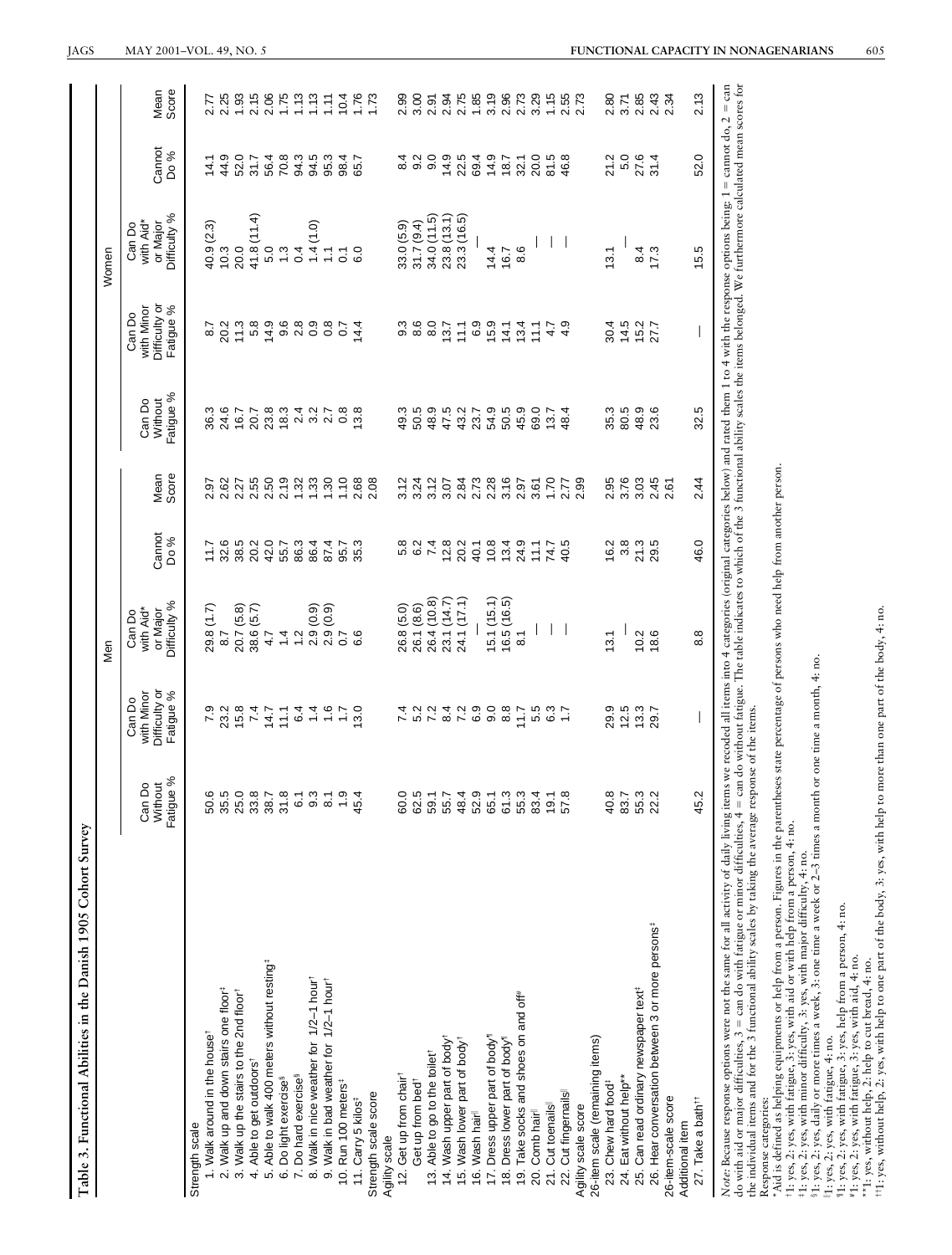|                                          | Men       | Women     | Total     |
|------------------------------------------|-----------|-----------|-----------|
| Bathing ( $n = 2,242$ )                  |           |           |           |
| All                                      | 46.0      | 52.0      | 50.4      |
| Nonproxy/proxy                           | 38.5/87.6 | 42.8/85.9 | 41.6/86.2 |
| Dressing (n = $2,247$ )                  |           |           |           |
| All                                      | 32.2      | 41.2      | 39.2      |
| Nonproxy/proxy                           | 24.2/83.1 | 31.3/78.8 | 29.3/79.1 |
| Going to the toilet<br>$(n = 2,262)$     |           |           |           |
| All                                      | 18.2      | 20.5      | 19.9      |
| Nonproxy/proxy                           | 11.5/54.4 | 10.8/56.4 | 11.0/56.0 |
| Transfer ( $n = 2,250$ )                 |           |           |           |
| All                                      | 15.5      | 19.2      | 18.3      |
| Nonproxy/proxy                           | 10.3/43.8 | 10.5/51.5 | 10.5/50.0 |
| Feeding ( $n = 2,247$ )                  |           |           |           |
| All                                      | 3.8       | 5.0       | 4.7       |
| Nonproxy/proxy                           | 1.0/18.9  | 1.0/19.9  | 1.0/19.6  |
| Five-item ADL scale                      |           |           |           |
| $(n = 2,244)$                            |           |           |           |
| All                                      |           |           |           |
| Not disabled                             | 50.1      | 40.7      | 43.1      |
| Moderately disabled                      | 31.3      | 37.8      | 36.1      |
| Severely disabled                        | 18.6      | 21.5      | 20.8      |
| Five-item ADL scale<br>$(n = 1,792/446)$ |           |           |           |
| Nonproxy/proxy                           |           |           |           |
| Not disabled                             | 57.8/7.8  | 49.0/10.1 | 51.4/9.6  |
| Moderately disabled                      | 30.1/37.8 | 39.5/31.5 | 36.9/32.7 |
| Severely disabled                        | 12.0/54.4 | 11.5/58.4 | 11.6/57.6 |

**Table 4. Percentage of Dependent Nonagenarians and Distribution on the Five-Item ADL Scale in the Danish 1905 Cohort Survey\***

\*The five-item activities of daily living (ADL) scale is formed from the following items in Table 3: item 12 (transfer- independent: no help/uses aids, dependent: needs help from a person/cannot perform the task), 13 (toileting- independent: no help/uses aids, dependent: needs help from a person/cannot perform the task), 17– 19 (dressing- independent: no help in all 3 items, dependent: needs help from a person/cannot perform the task), 24 (feeding- independent: no help/help to cut the food or butter a slice of bread, dependent: needs help from a person) and item 28 (bathing-independent: no help/help to one part of the body, dependent: needs help from a person or does not take a bath). Definitions of disability level: Not disabled  $=$  independent in all items, Moderately disabled  $=$  dependent in 1 or 2 items, Severely disabled  $=$  dependent in 3, 4, or 5 items. Number of persons differs due to missing values.

while the corresponding figure in our survey was 31%. Among 183 people age 90 and older in the Kungsholmen project,<sup>32</sup> 40% were categorized as not disabled. An Italian survey<sup>9</sup> of centenarians and nonagenarians free of major diseases found that  $35\%$  (n = 13) of the men and 6%  $(n = 3)$  of the women could be categorized as not disabled. Nevertheless, the functional ability scores in the present survey were highly comparable with the scores obtained from the nonagenarians in LSADT ( $n = 144$ ),<sup>24</sup> a Danish study using virtually the same instrument as this study.

The substantial difference in ADL performance between the sexes is well known from the literature. Studies have shown that sex differences become progressively larger with age, which is in sharp contrast to the higher survival rate of women.<sup>4,24,30,33-35</sup> This remains to be ex-

plained. It could be due to the physiological and psychological differences in functional capacity (e.g., body composition and exercise tolerance<sup>36</sup>) between the sexes, or to the fact that men represent a more selected group, considering their higher mortality rate. It is also likely that the underlying causes of disability and the relationship between disease severity and disability severity may be different in men and women.37 Finally, nonagenarian men tend still to be living in the social context that characterized most of their adult lives because a larger proportion of the men lived independently and were still married and thus had the responsibility for doing some of the more demanding tasks in the household (e.g., cutting the grass and trimming the hedges). Even if these tasks are fairly easy in absolute terms they may have a training effect, thus maintaining strength at a higher level because older people may need to use almost their maximal strength to perform such tasks.<sup>38</sup>

Physical performance measures were included in the present study to provide objective and detailed information about functional capacity, but the presumed high prevalence of disabilities and sensory deficits prevented many of the instrument batteries developed for studies of younger old people from being suitable for use in a cohort of very old people.3,9 We therefore selected the physical performance tests carefully in consideration of the age and expected functional capacity of the study population. We believe that the tests were well chosen because the majority of the participants were able to complete the tests. Furthermore, identifying inability to perform a test also provides meaningful information on individual functioning.29 The test in which most subjects could not participate was, not surprisingly, the walking test. Walking requires the coordinated function of a number of subsystems, including muscular strength, joint mobility, coordination, proprioception, reflex control, and balance;<sup>29</sup> many different kinds of pathology such as stroke, fractures, arthritis, and Parkinson's disease contribute to walking impairment.

The walking speed (normal pace) in the 1905 cohort survey was, on average, 0.64 meters per second among men and 0.52 meters per second among women. Figures for people age 85 and older in the Cardiovascular Health Study39 were 0.75 meters per second and 0.6 meters per second, respectively, but in that survey only communitydwelling persons were included. In the Women's Health and Aging Study (WHAS), <sup>29</sup> women age 85 and older (n = 303) were on average able to walk 0.4 meters per second. Only a very small minority of the participants in the present survey walked with a velocity that would allow them to cross the street while the green light was on. This, as well as sensory deficits, makes it very difficult for these very old people to manage in traffic because they would have to increase their normal walking pace substantially.

Handgrip performance among the nonagenarians (mean values: men 22.8 kg, women 13.4 kg) was, as expected, lower compared with the performance in surveys of younger persons. In a survey of 4,223 Danish middle-aged twins (born in 1931–1952) that used the same instruments and logistics as the present survey, the mean handgrip among men was 48 kg and among women 28 kg.<sup>40</sup> Among those age 85 and older in the Cardiovascular Health Study,<sup>39</sup> the men ( $n = 102$ ) had a maximum handgrip of approximately 29 kg and the women  $(n = 91)$  of 18 kg.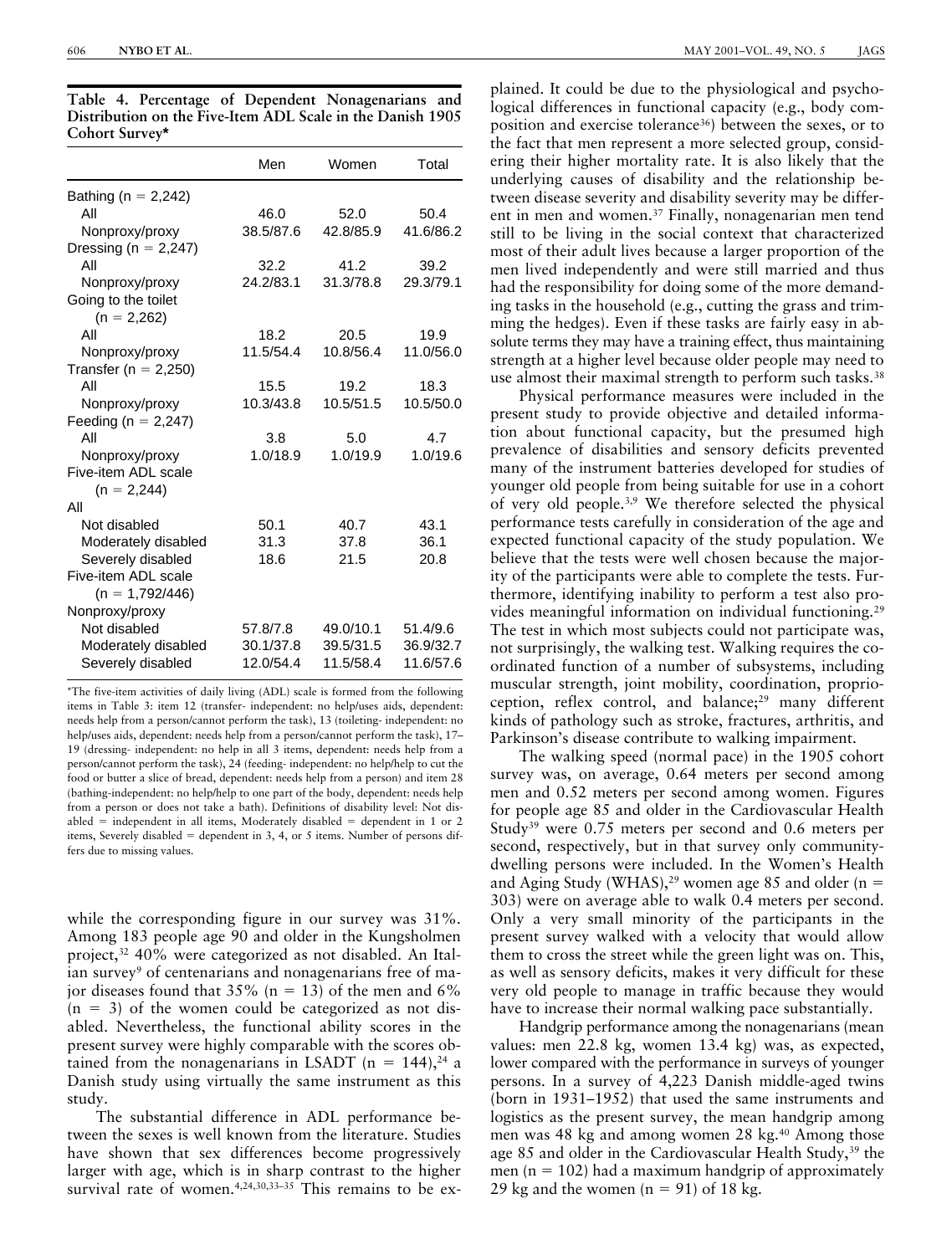|                                                      | Men                                   |                                              |                                           |                    | Women                                 |                                              |                                            |                      |
|------------------------------------------------------|---------------------------------------|----------------------------------------------|-------------------------------------------|--------------------|---------------------------------------|----------------------------------------------|--------------------------------------------|----------------------|
|                                                      | Not<br><b>Disabled</b><br>$(n = 284)$ | Moderately<br><b>Disabled</b><br>$(n = 148)$ | Severely<br><b>Disabled</b><br>$(n = 59)$ | All<br>$(n = 491)$ | Not<br><b>Disabled</b><br>$(n = 641)$ | Moderately<br><b>Disabled</b><br>$(n = 516)$ | Severely<br><b>Disabled</b><br>$(n = 150)$ | All<br>$(n = 1,307)$ |
| Max. handgrip (kg)<br>—mean (SD)                     | 24.6(6.1)                             | 21.3(6.0)                                    | 16.1(5.1)                                 | 22.8(6.5)          | 14.8(4.2)                             | 12.3(4.4)                                    | 10.0(4.1)                                  | 13.4(4.5)            |
| Unable to complete test                              | 1.8%                                  | 8.1%                                         | 16.9%                                     | 5.5%               | 3.6%                                  | 10.5%                                        | 30.7%                                      | 9.4%                 |
| Walking speed (m/sec)<br>—mean (SD)                  | 0.71(0.27)                            | 0.50(0.21)                                   | 0.40(0.28)                                | 0.64(0.28)         | 0.60(0.25)                            | 0.42(0.20)                                   | 0.29(0.14)                                 | 0.52(0.25)           |
| Unable to complete test                              | 6.3%                                  | 23.0%                                        | 88.1%                                     | 21.2%              | $9.4\%$                               | 22.3%                                        | 82.7%                                      | 22.9%                |
| Flexibility-tests (score) <sup>†</sup><br>—mean (SD) | 11.0(1.9)                             | 9.4(2.8)                                     | 6.5(3.7)                                  | 10.1(2.7)          | 10.9(1.9)                             | 8.9(3.2)                                     | 5.8(3.8)                                   | 9.7(3.1)             |
| Unable to complete tests                             | 1.1%                                  | 6.7%                                         | 30.5%                                     | 6.3%               | 2.8%                                  | 7.1%                                         | 29.3%                                      | 7.5%                 |
| Strength-tests (score) <sup>‡</sup><br>—mean (SD)    | 4.7(0.5)                              | 4.1(0.9)                                     | 2.6(1.3)                                  | 4.3(1.0)           | 4.4(0.9)                              | 3.5(1.2)                                     | 1.8(1.4)                                   | 3.7(1.3)             |
| Unable to complete tests                             | 1.1%                                  | 4.7%                                         | 8.4%                                      | 3.1%               | 1.2%                                  | 3.2%                                         | 8.6%                                       | 2.9%                 |

**Table 5. Physical Performance Tests According to Status on the Five-Item Activities of Daily Living Scale in the Danish 1905 Cohort Survey\***

\*Missing data on 18 persons.

 $\phi$  = No points in any item, 12 = maximal points in all items; see Table 1.

 ${}^{40}$  = No points in any item, 5 = maximal points in all items; see Table 1.

 $SD = standard deviation$ .

The correlation analyses showed a poor correlation between handgrip, walking time, and the five-item ADL scale  $(r = 0.31$  and  $r = 0.39$ ). Using the 26-item ADL scale, the correlation was moderate  $(r = 0.46$  and  $r =$ 0.63). This indicates that handgrip and walking speed measure a dimension of functional ability among the

very old that is not represented to any major extent in the five-item ADL scale. This also indicates, as expected, that no single measure fully characterizes the functional ability of the 1905 cohort; the self-reported and performance-based measures are to some extent complementary.

**Table 6. Subjective Health Variables According to Status on the Five-Item Activities of Daily Living Scale in the Danish 1905 Cohort Survey\***

|                                                             | Men                                           |                                                      |                                                   |                            | Women                                         |                                                   |                                                    |                           |
|-------------------------------------------------------------|-----------------------------------------------|------------------------------------------------------|---------------------------------------------------|----------------------------|-----------------------------------------------|---------------------------------------------------|----------------------------------------------------|---------------------------|
|                                                             | Not<br><b>Disabled</b><br>$(n = 284)$<br>$\%$ | Moderately<br><b>Disabled</b><br>$(n = 148)$<br>$\%$ | Severely<br><b>Disabled</b><br>$(n = 59)$<br>$\%$ | All<br>$(n = 491)$<br>$\%$ | Not<br><b>Disabled</b><br>$(n = 641)$<br>$\%$ | Moderately<br><b>Disabled</b><br>$(n = 516)$<br>% | Severely<br><b>Disabled</b><br>$(n = 150)$<br>$\%$ | All<br>$(n = 1,307)$<br>% |
| How do you consider your<br>health in general? <sup>†</sup> |                                               |                                                      |                                                   |                            |                                               |                                                   |                                                    |                           |
| Excellent/good                                              | 64.4                                          | 48.6                                                 | 39.0                                              | 56.6                       | 67.2                                          | 46.5                                              | 36.0                                               | 55.4                      |
| Acceptable                                                  | 30.3                                          | 39.2                                                 | 32.2                                              | 33.2                       | 27.9                                          | 37.8                                              | 39.3                                               | 33.1                      |
| Poor/very poor                                              | 5.3                                           | 12.2                                                 | 28.8                                              | 10.2                       | 4.9                                           | 15.7                                              | 24.7                                               | 11.4                      |
| Are you satisfied with life<br>at present? <sup>††</sup>    |                                               |                                                      |                                                   |                            |                                               |                                                   |                                                    |                           |
| Always/mostly                                               | 78.9                                          | 67.3                                                 | 52.5                                              | 72.2                       | 82.8                                          | 70.2                                              | 55.0                                               | 74.6                      |
| Now and then                                                | 13.7                                          | 21.8                                                 | 23.7                                              | 17.3                       | 10.8                                          | 19.5                                              | 24.8                                               | 15.8                      |
| No                                                          | 7.4                                           | 10.9                                                 | 23.7                                              | 10.4                       | 6.4                                           | 10.3                                              | 20.1                                               | 9.5                       |
| Do you feel well enough<br>to do what you want?§            |                                               |                                                      |                                                   |                            |                                               |                                                   |                                                    |                           |
| Always/mostly                                               | 66.5                                          | 35.8                                                 | 20.3                                              | 51.7                       | 58.7                                          | 32.0                                              | 14.0                                               | 43.0                      |
| Now and then                                                | 17.3                                          | 25.0                                                 | 13.6                                              | 19.1                       | 24.0                                          | 25.4                                              | 19.3                                               | 24.0                      |
| No.                                                         | 16.2                                          | 39.2                                                 | 66.1                                              | 29.1                       | 17.3                                          | 42.6                                              | 66.7                                               | 33.0                      |

\*Only nonproxy data included.

†Missing data on 12 persons.

‡Missing data on 16 persons.

§Missing data on 13 persons.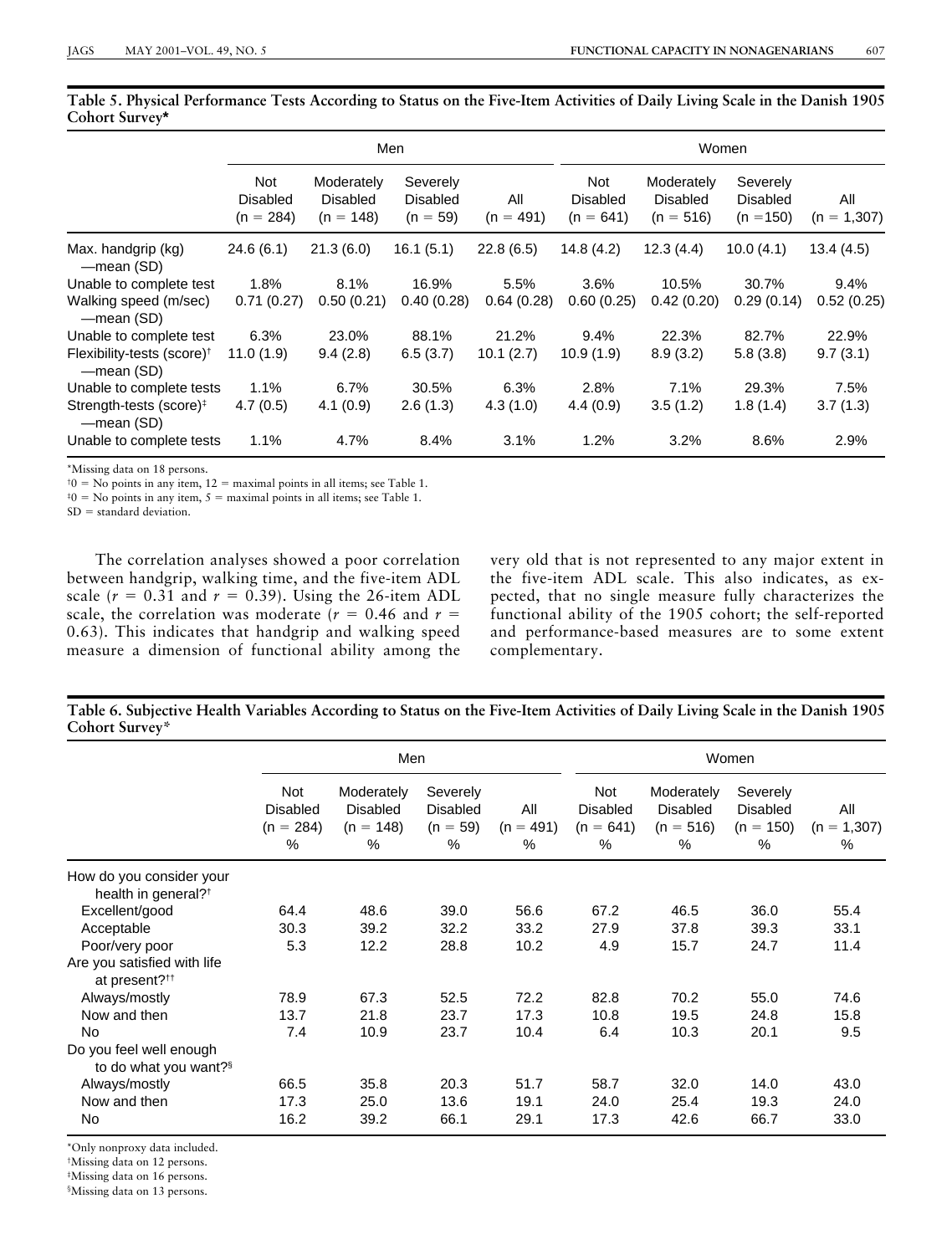It is noticeable how positively the nonagenarians rate their health, but this has also been found in other surveys of the oldest old. In the Canadian Health and Aging Study,41,42 approximately 21% of those 90 to 95 years old rated their health as very good and 55% as pretty good, with a significant increase in positive rating with increasing age. The latter is also found in the Cambridge Project for Later Life.43 In this survey, 39% of those age 90 and older ( $n = 76$ ) rated their health as very good compared with other persons of the same age. In The Kungsholmen Longitudinal Survey,<sup>32</sup> 66% of those age 90 and older (n = 196) regarded themselves as healthy and 20% as not healthy. The figures for the 1905 cohort are 16% (very good) and 39% (good).

Even the severely disabled rate their health very positively. This lack of relationship between self-assessed health, life satisfaction, and functional status is striking. These findings parallel those described by Covinsky et al.<sup>44</sup> in a study of patients age 80 and older. The authors found that disagreement between the patients' reported health status and their perception of global quality of life was common. There may be several explanations for this discrepancy; the meaning of the above questions differs for very old people compared with younger old people. Also, very old people who expect some degree of disability may rate their health and life satisfaction by comparing their health status with what they expect, rather than with "perfect health." Furthermore, the capacity to adapt to declines in health status may vary, depending on personal traits, psychological status, social support, and characteristics of the external environment.<sup>44</sup> Also, there may be differences in comorbidity at the same disability level that are associated with self-rated health. Finally, only 5% (2.3% of the men and 7.3% of the women) of the original 1905 cohort were alive at the beginning of the survey; the fact that so few of the cohort are still alive may introduce a positive view on health even if the person is disabled.

What is also remarkable is that the differences between the sexes regarding level of disability and physical performance did not seem to be reflected in their self-rated health (i.e., men were not more positive about their health than women). This suggests that, in measuring the wellbeing of very old people, it is important not only to measure functional ability but also to take into account participant's perceptions of health and life satisfaction. It also has implications for how we take care of older people because life satisfaction does not depend only on health or functional status.

A number of methodological issues in the 1905 cohort survey need to be addressed. The nonparticipation rate was relatively high and could be related to functional status. It has been suggested that nonresponse is correlated with severity of disability.<sup>45,46</sup> However, we believe that the use of proxies in the survey ensured that even the most impaired individuals were able to participate, and the analysis shows, as expected, that participants interviewed by proxy were much more disabled than nonproxy participants. A register-based analysis of the relationship between participants and nonparticipants (for details see Nybo et al.20) showed no differences between the two groups with regard to residence type, marital status, or hospitalization patterns in 1998, when the survey was conducted, or in the previous 26 years. Men and residents of rural areas were more likely to participate, which is often seen in surveys among older people.<sup>22,46,47</sup> Nevertheless, the mortality rate 6 months after the start of the survey was significantly higher among nonparticipants than among participants, indicating that terminal illness was one reason for nonparticipation.

In conclusion, the level of both self-reported disability and functional limitations measured by physical performance tests among nonagenarians was high. Despite their lower mortality, women were more disabled than men and did not perform as well as men on the physical performance tests. Nevertheless, most of the participants considered their health to be good and were satisfied with their lives.

## **REFERENCES**

- 1. Vaupel JW, Carey JR, Christensen K et al. Biodemographic trajectories of longevity. Science 1998;280:855–860.
- 2. Hansen EB, Platz M. Åriges Levekår: En Interviewundersøgelse Blandt Ældre I 75 Kommuner, 1st Ed. Copenhagen: AKF & SFI, 1995.
- 3. Olsen H, Jeune B, Andersen Ranberg K. Hundredarige pa Fyn: Sygdomsforekomst og funktionsevne (Centenarians in the county of Funen: Morbidity and functional capacity). Ugeskr Laeger 1996;158:7397–7401.
- 4. Andersen Ranberg K, Christensen K, Jeune B et al. Declining physical abilities with age: A cross-sectional study of older twins and centenarians in Denmark. Age Ageing 1999;28:373–377.
- 5. Andersen Ranberg K, Vasegaard L, Jeune B. Dementia is not inevitable: A population-based study of Danish centenarians. J Gerontol B Psychol Sci Soc Sci In press 2001.
- 6. Hofman A, Rocca WA, Brayne C et al. The prevalence of dementia in Europe: A collaborative study of 1980–1990 findings. Eurodem Prevalence Research Group. Int J Epidemiol 1991;20:736–748.
- 7. Ott A, Breteler MM, van Harskamp F et al. Prevalence of Alzheimer's disease and vascular dementia: Association with education: The Rotterdam study. BMJ 1995;310:970–973.
- 8. Louhija J. Finnish centenarians: A clinical epidemiological study. Academic dissertation. Helsinki: Geriatric Unit, Second Department of Medicine, University of Helsinki, 1994.
- 9. Ravaglia G, Forti P, Maioli F et al. Determinants of functional status in healthy Italian nonagenarians and centenarians: A comprehensive functional assessment by the instruments of geriatric practice. J Am Geriatr Soc 1997; 45:1196–1202.
- 10. O'Connor DW, Pollitt PA, Brook CP et al. A community survey of mental and physical infirmity in nonagenarians. Age Ageing 1989;18:411–414.
- 11. Heeren TJ, Lagaay AM, von Beek WC et al. Reference values for the Mini-Mental State Examination (MMSE) in octo- and nonagenarians. J Am Geriatr Soc 1990;38:1093–1096.
- 12. Harris JH, Finucane PM, Healy DC et al. Use of inpatient hospital services by people aged 90–99 years. Med J Aust 1997;167:417–420.
- 13. Forsell Y, Jorm AF, Von Strauss E et al. Prevalence and correlates of depression in a population of nonagenarians. Br J Psychiatry 1995;167:61–64.
- 14. Meller I, Fichter M, Schroppel H et al. Mental and somatic health and need for care in octo- and nonagenarians: An epidemiological community study. Eur Arch Psychiatry Clin Neurosci 1993;242:286–292.
- 15. Guralnik JM, Branch LG, Cummings SR et al. Physical performance measures in aging research. J Gerontol 1989;44:M141-M146.
- 16. Hoeymans N, Wouters ER, Feskens EJ et al. Reproducibility of performancebased and self-reported measures of functional status. J Gerontol A Biol Sci Med Sci 1997;52:M363–M368.
- 17. Cress ME, Schechtman KB, Mulrow CD et al. Relationship between physical performance and self-perceived physical function. J Am Geriatr Soc 1995;43: 93–101.
- 18. Guralnik JM, Reuben DB, Buchner DM et al. Geriatric Assessment Technology: The State of the Art, 1st Ed. New York: Springer, 1995.
- 19. Reuben DB, Siu AL, Kimpau S. The predictive validity of self-report and performance-based measures of function and health. J Gerontol 1992;47:M106– M110.
- 20. Nybo H, Gaist D, Jeune B et al. The Danish 1905 cohort: A genetic-epidemiological survey. J Aging Health 2001;13:32–46.
- 21. McGue M, Christensen K. Genetic and environmental contributions to depression symptomatology: Evidence from Danish twins 75 years of age and older. J Abnorm Psychol 1997;106:439–448.